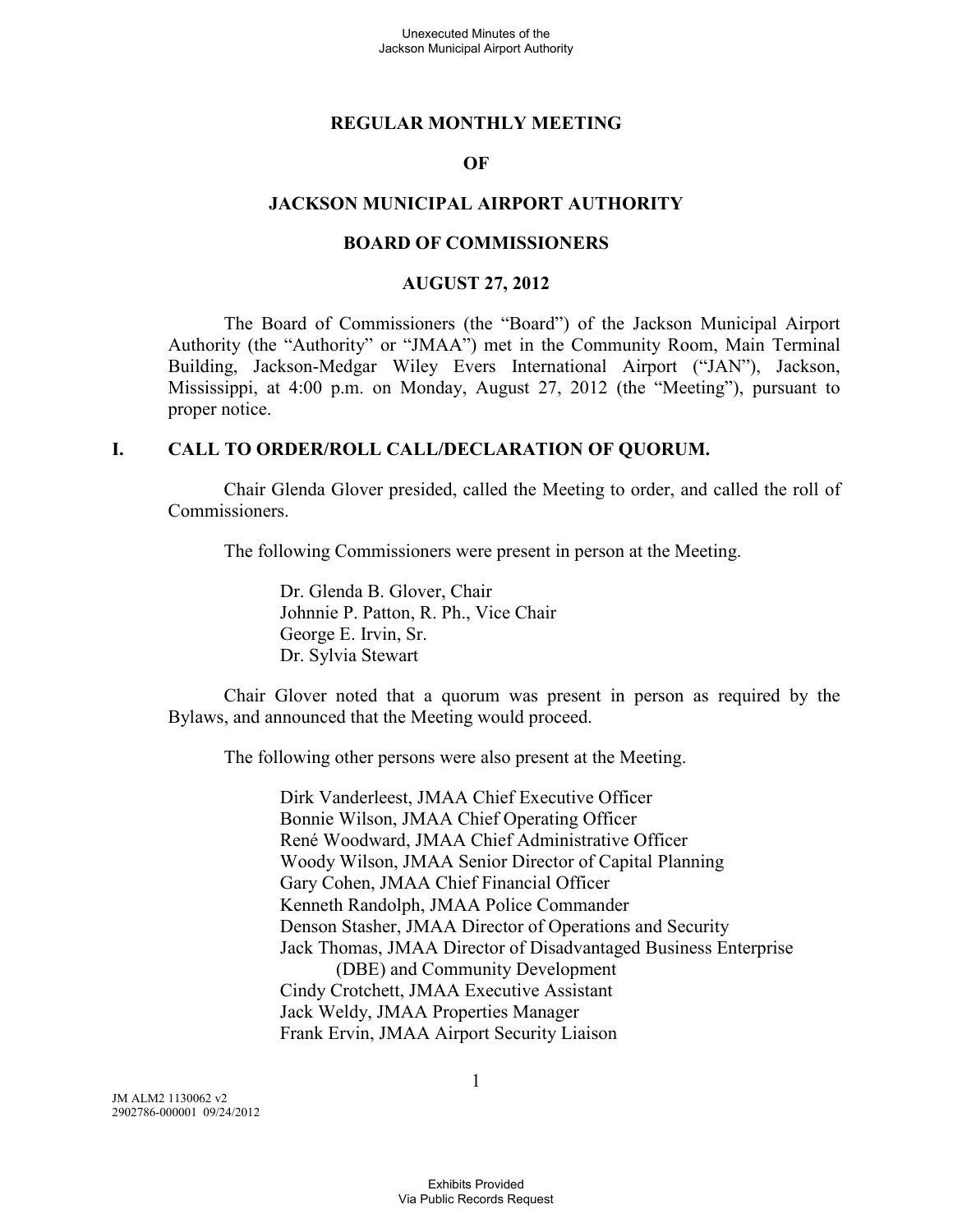Rhonda Knight, JMAA Human Resources Manager Genette Minor, JMAA Airport Security Liaison Garry Montgomery, JMAA Maintenance Manager Carmiscia Ruffld, Airport Security Liaison Joyce Tillman, JMAA Facilities Engineer Chuck Lott, Neel-Schaffer, Inc. John Bourgeois, Waggoner Engineering, Inc. Bob Moore, Vistage Alan Moore, Baker Donelson Bearman Caldwell & Berkowitz Jeff Wagner, Baker Donelson Bearman Caldwell & Berkowitz Marlena Pickering, Baker Donelson Bearman Caldwell & Berkowitz

# **II. APPROVAL AND EXECUTION OF MINUTES.**

- **A. Open Session and Executive Session of the Special Work Session of the Board of Commissioners, July 19, 2012.**
- **B. Special Meeting of the Board of Commissioners, August 2, 2012.**

# **C. Special Work Session Minutes, August 23, 2012.**

After discussion, upon motion duly made by Commissioner Patton, seconded by Commissioner Irvin, and unanimously approved by the affirmative votes of all Commissioners present, the minutes described above were approved as presented and directed to be filed in the appropriate minute book and records of the Authority.

# **III. PUBLIC COMMENTS.**

None.

# **IV. REPORTS.**

# **A. Chief Executive Officer.**

- **1.** *Airport Project Manager Summary, Period Ending July 31, 2012.*
- **2.** *Airport Activity Statistics Report, Period Ending July 31, 2012.*

Mr. Vanderleest directed the Board's attention to the Airport Project Manager Summary and the Airport Activity Statistics Report as found in the packet distributed to the Board prior to the Meeting (the "Packet"), and discussed these reports with the Board. A copy of the Packet is attached as an exhibit to the minutes of the Meeting.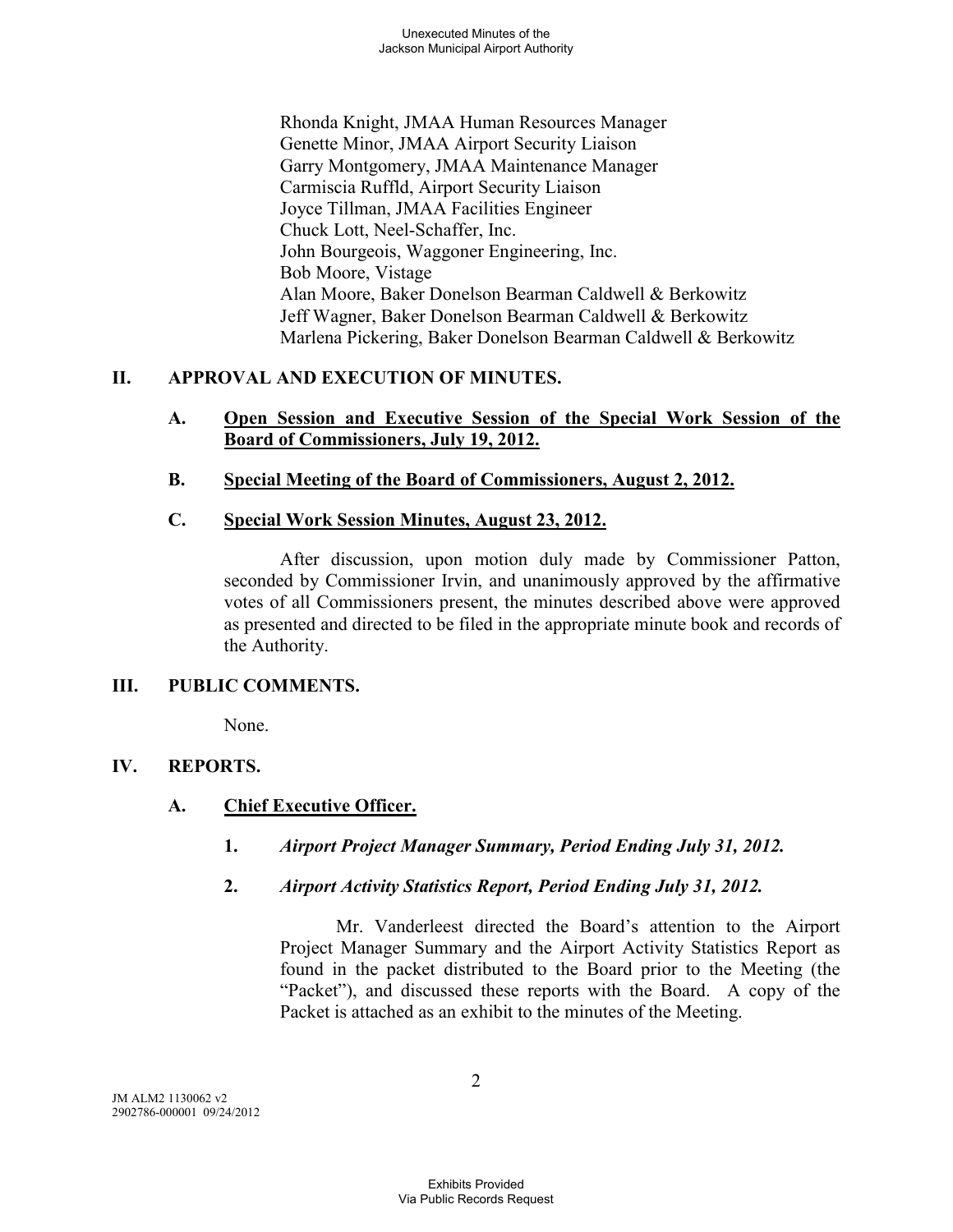# **3.** *Air Cargo Demand Study.*

Mr. Vanderleest distributed to the Board a copy of the Final Report and Executive Summary of the Air Cargo Demand Study by Wilbur Smith & Associates. Mr. Vanderleest reminded the Board that this study had initially been requested in order to assess backhaul possibilities in connection with the Authority's pursuit of an air cargo agreement with a Chinese airline. The ongoing economic recession undermined the viability of that project. However, Mr. Vanderleest said that the Air Cargo Demand Study included valuable information which may be of benefit to the Authority in connection with future development projects. A copy of the Air Cargo Demand Study is attached as an exhibit to the minutes of the Meeting.

## **4.** *Employee Recognitions.*

a. Employee of the Month, August 2012: Cindy Crotchett, Executive Assistant, Executive Department.

> Mr. Vanderleest recognized and commended Ms. Crotchett for being named Employee of the Month for August 2012.

## **5.** *Professional Development Recognitions.*

a. Mr. Frank Ervin, Airport Security Liaison, Department of Operations and Security: Certificate of Completion Level III ATSI, Sponsored by AAAE Airport Training & Safety Institute.

> Mr. Vanderleest recognized and commended Mr. Ervin for completing the Level III ATSI as sponsored by AAAE Airport Training & Safety Institute.

b. Ms. Genette Minor, Airport Security Liaison, Department of Operations and Security: Certificate of Completion Level III ATSI, Sponsored by AAAE Airport Training & Safety Institute.

> Mr. Vanderleest recognized and commended Ms. Minor for completing the Level III ATSI as sponsored by AAAE Airport Training & Safety Institute.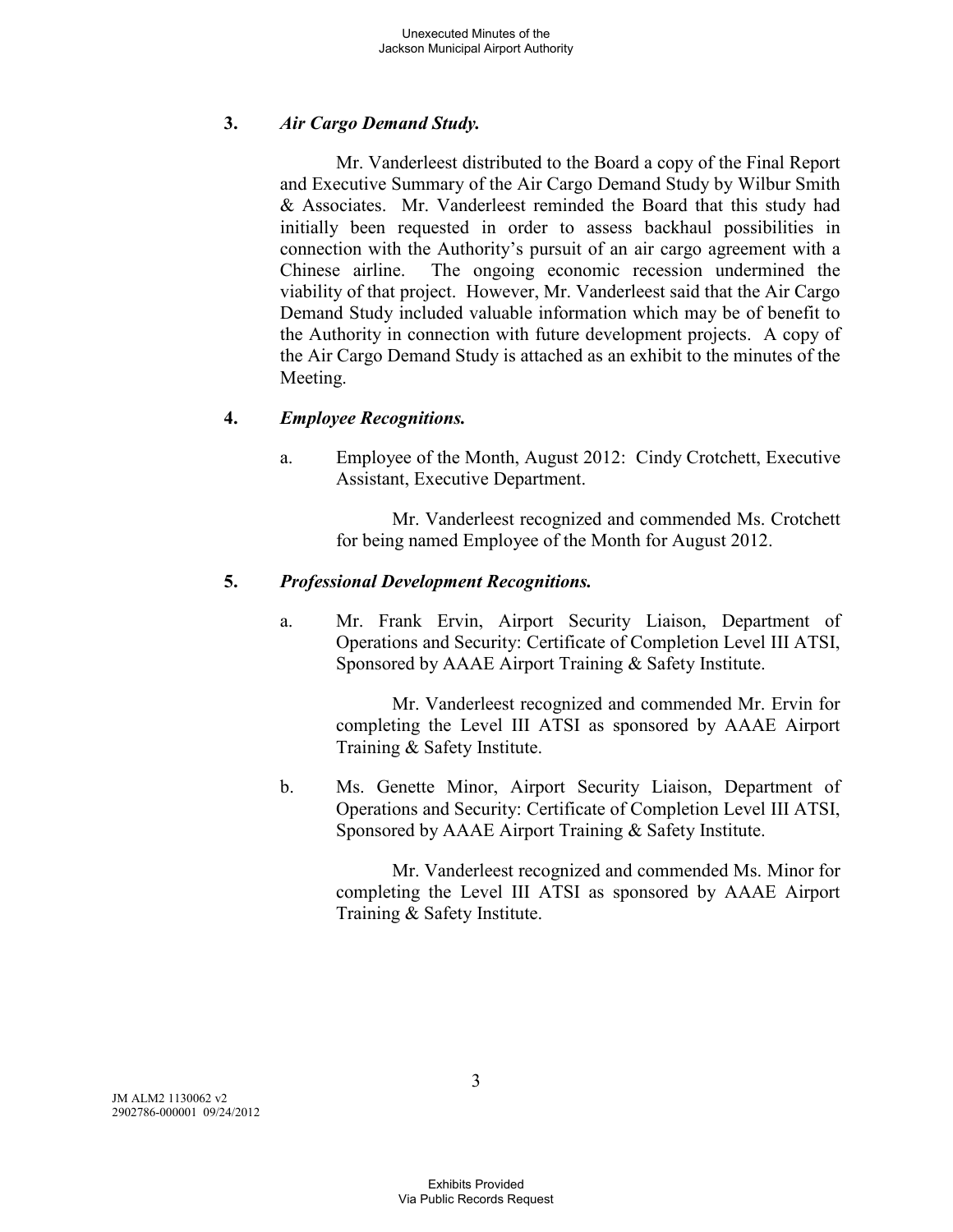c. Mr. Carmiscia Ruffld, Airport Security Liaison, Department of Operations and Security: Certificate of Completion Level III ATSI, Sponsored by AAAE Airport Training & Safety Institute.

> Mr. Vanderleest recognized and commended Mr. Ruffld for completing the Level III ATSI as sponsored by AAAE Airport Training & Safety Institute.

### **6.** *Professional Recognitions.*

a. Ms. Bonnie Wilson: Mississippi Business Journal, 2012 Mississippi's 50 Leading Business Women.

> Mr. Vanderleest recognized and commended Ms. Wilson for being named one of Mississippi's 50 Leading Business Women in 2012 by the Mississippi Business Journal.

### **B. Attorney.**

Mr. Moore asked the Board if it wished to amend the Bylaws of the Authority to change the time of Board Work Sessions. During discussion, Mr. Moore reminded the Board that the Bylaws currently state that the monthly Work Session will be at 7:30 a.m. on the Thursday before each Regular Monthly Meeting of the Board, which is always held on the fourth Monday of each month. After discussion, the Board decided not to change the Bylaw provision relating to the date and time of Board Work Sessions.

However, during discussion, the Board recognized the need to change the name of JAN in the Bylaws, and considered whether to change the method of notification of Special Meetings and Emergency Meetings of the Board.

After discussion, upon motion duly made by Commissioner Patton, seconded by Commissioner Irvin, and unanimously approved by the affirmative votes of all Commissioners present, the Board adopted the following resolution.

## **RESOLUTION AMENDING BYLAWS OF JACKSON MUNICIPAL AIRPORT AUTHORITY**

**RESOLVED**, effective immediately, all references in the Bylaws of the Jackson Municipal Airport Authority (the "Bylaws") to "Jackson-Evers International Airport" shall be changed to "Jackson-Medgar Wiley Evers International Airport," and Sections II.6 and II.7 of the Bylaws are hereby deleted in their entirety and the following are substituted therefor: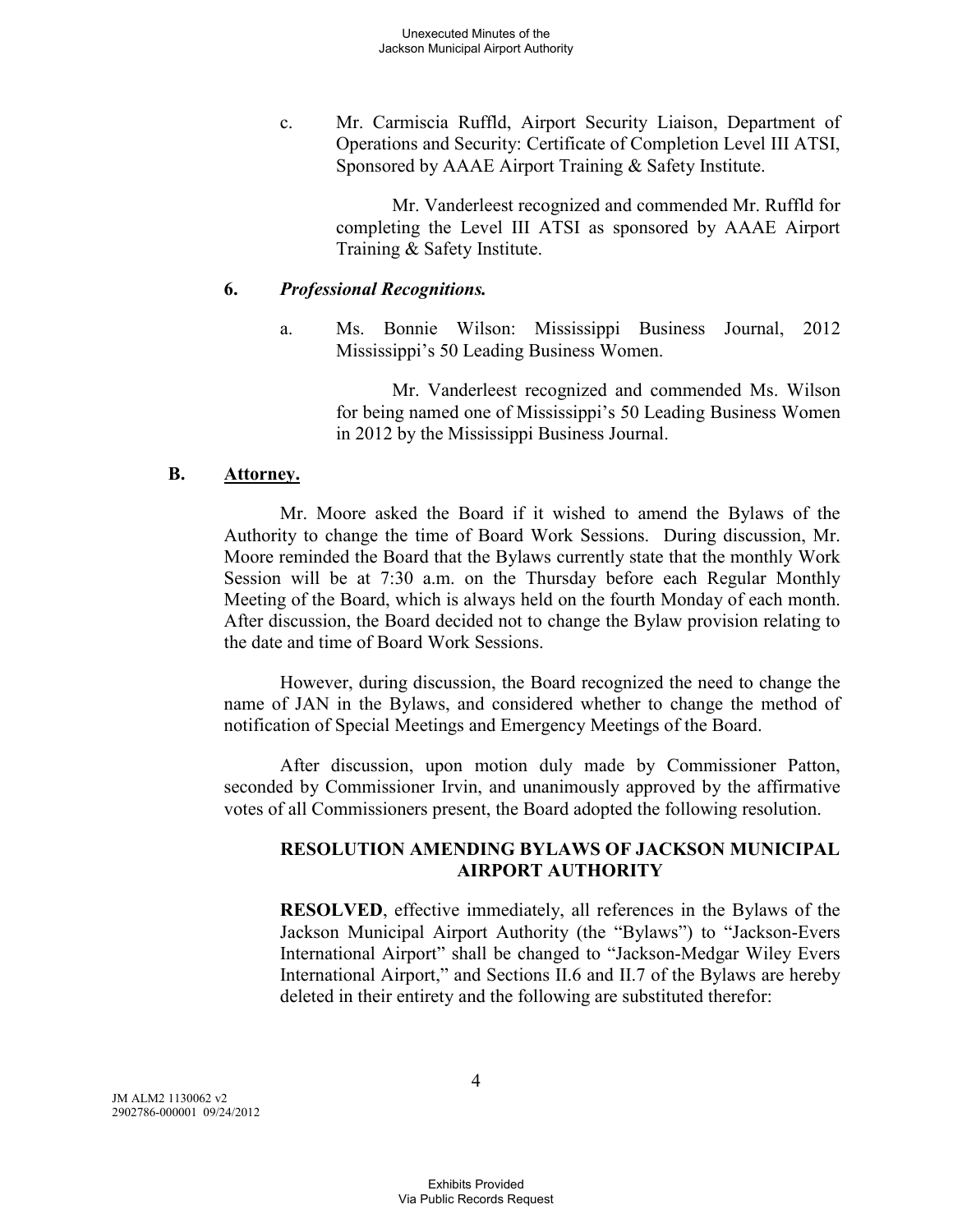Section II.6. Special Meetings. Special meetings of the Board of Commissioners of the Authority may be called by the Chairman, Vice Chairman, or a quorum of Commissioners upon four business days prior written notice (counting the day notice is given but not counting the day of the meeting). Written notice thereof shall be deemed to be given upon any one or combination of (i) hand delivery to the business address of each Commissioner, (ii) deposit in the U.S. Mail addressed to each Commissioner's business address, and (iii) email to the email address of each Commissioner. Notice of any special meeting shall also be posted four days prior thereto in a prominent place available to examination and inspection by the general public in the Authority's principal office at Jackson-Medgar Wiley Evers International Airport.

Section II.7. Emergency Meetings. Emergency meetings of the Board of Commissioners of the Authority may be called by the Chairman, Vice Chairman, or a quorum of Commissioners upon three (3) hours prior written notice by any one or combination of (i) hand delivery to the business address of each Commissioner and (ii) email to the email address of each Commissioner. Written notice of any emergency meeting shall also be posted three (3) hours prior thereto in a prominent place available to examination and inspection by the general public in the Authority's principal office at Jackson-Medgar Wiley Evers International Airport. An emergency meeting may be called only if the Chairman, Vice Chairman, or quorum of Commissioners calling the emergency meeting determines in good faith that such an emergency meeting is necessary to protect (i) the safety of the public or others at Authority facilities or (ii) the property or facilities of the Authority in accordance with the powers, duties and responsibilities of the Authority under applicable law, including without limitation the Airport Authorities Law (Sections 61-3-1 et seq.) and Section 61-3-15 (d), (e), and (h) thereunder. Both the notice to Commissioners and the posted notice shall state the grounds cited for such emergency meeting.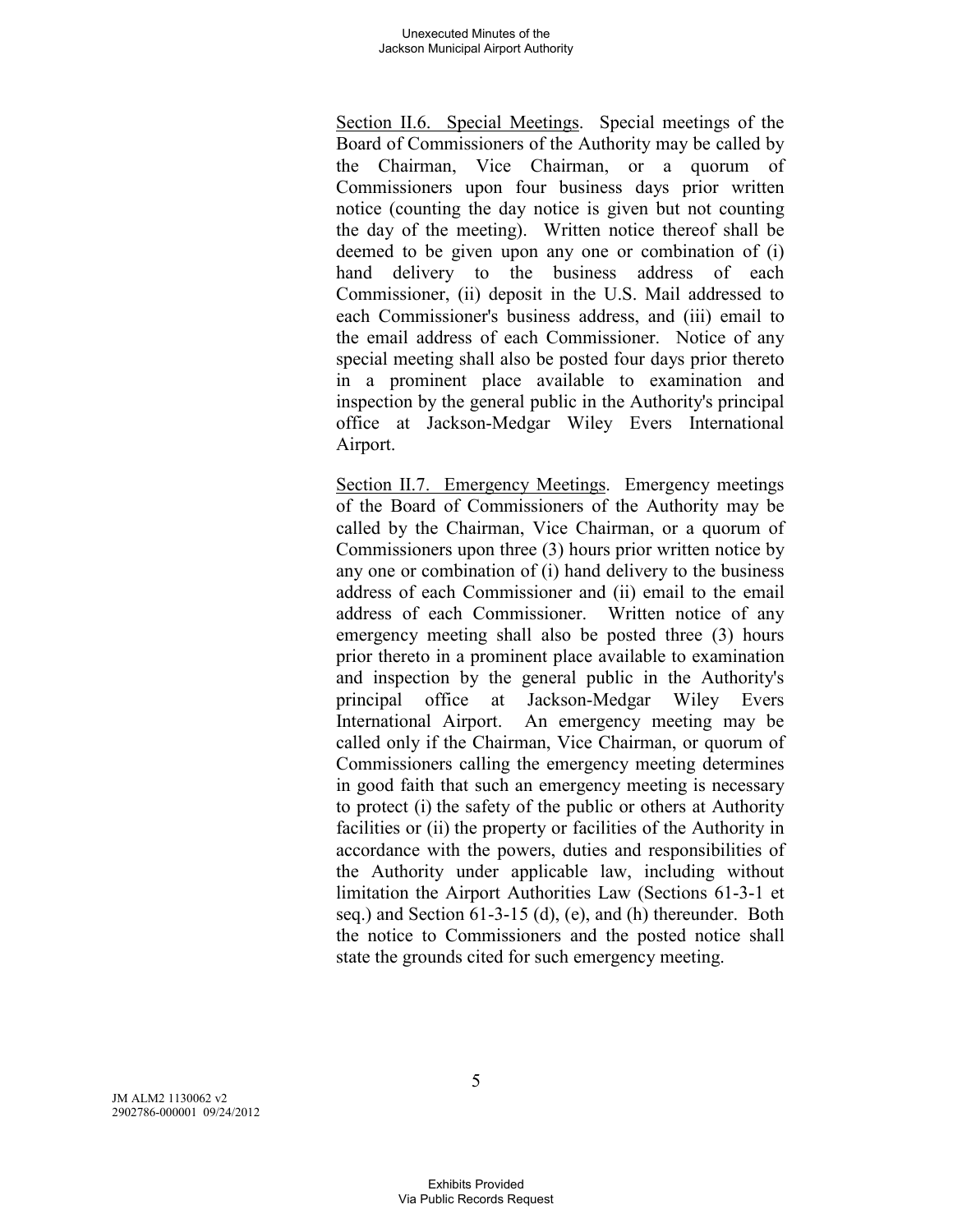## **V. ACTION ITEMS.**

## **A. Financial Matters.**

- **1.** *Financial Reports for July 2012.* 
	- a. Balance Sheet: Accept.
	- b. Income Statement: Accept.
	- c. Claims Docket for July 2012: Approve.
	- d. Quarterly Statistics.

Mr. Vanderleest directed the Board's attention to the above referenced financial reports for July 2012, and the Claims Docket for July 2012, all of which were included in the Packet. Mr. Vanderleest also pointed out that financial information relating to the most recent quarter of JMAA's fiscal year was included in the Packet.

After discussion, upon motion duly made by Commissioner Irvin, seconded by Commissioner Stewart, and unanimously approved by the affirmative votes of all Commissioners present, the Board adopted the following resolution.

## **RESOLUTION ACCEPTING FINANCIAL REPORTS FOR JULY 2012 AND APPROVING AND AUTHORIZING PAYMENT OF CLAIMS DOCKET FOR JULY 2012**

**WHEREAS**, the Board of Commissioners (the "Board") of the Jackson Municipal Airport Authority (the "Authority") has reviewed and considered (i) the Balance Sheet and the Income Statement for the Authority for the month and period ending July 31, 2012 (the "Financial Reports") and (ii) the Claims Docket of the Authority for the month of July 2012 (the "Claims"), both the Financial Reports and the Claims being (i) included in the packet distributed to the Board prior to the August 27, 2012, Regular Monthly Meeting of the Board, and (ii) incorporated herein by reference;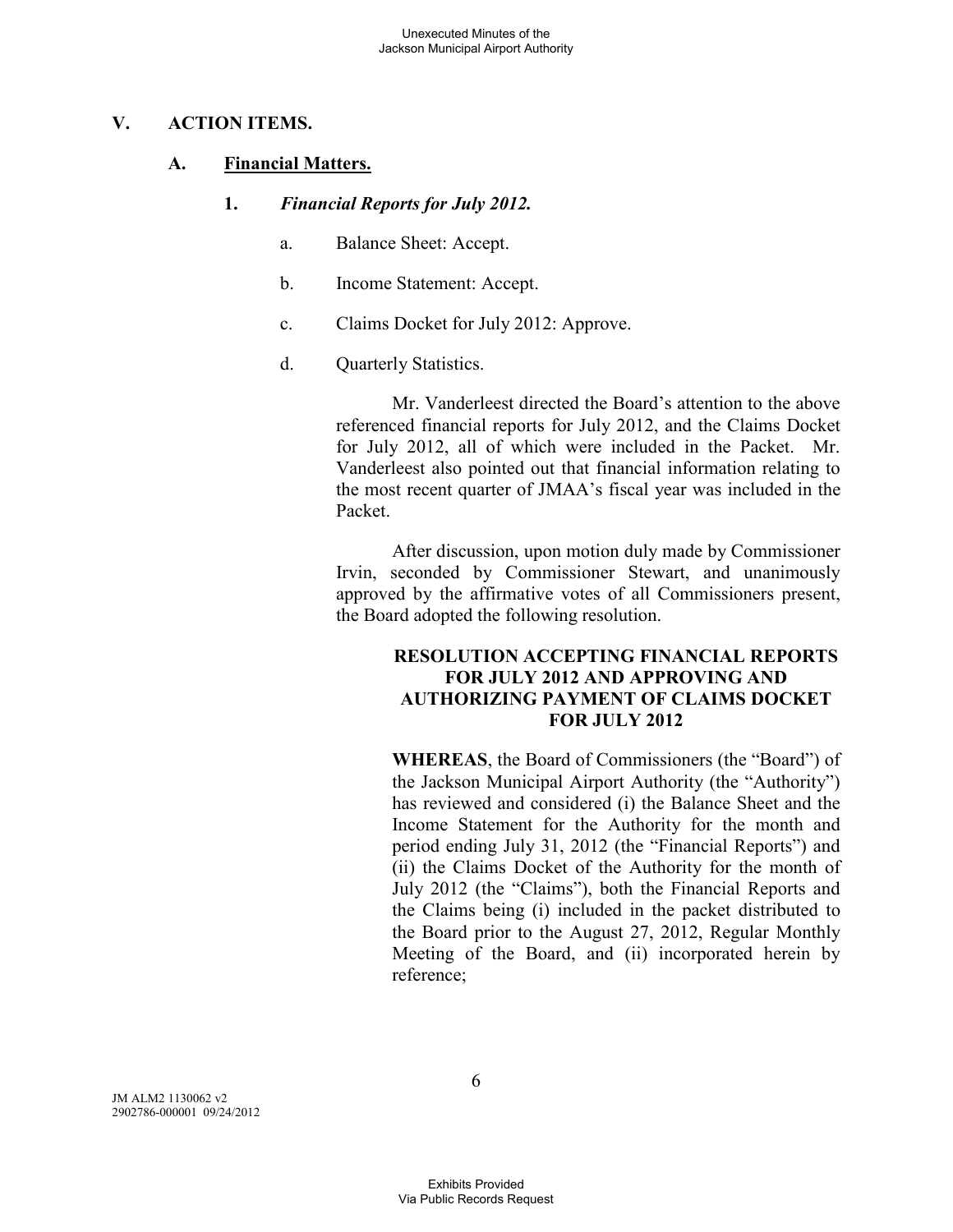**NOW, THEREFORE, BE IT RESOLVED**, the Board hereby (i) accepts the Financial Reports and (ii) approves and authorizes payment of the Claims in the total amount of \$1,099,613.37.

## **2.** *Fiscal Year 2013 Budget Presentation.*

Mr. Vanderleest reminded the Board that the draft Fiscal Year 2013 Budget had been distributed to and discussed with the Board at the Board Work Session on August 23, 2012. Mr. Vanderleest encouraged the Board to review the draft Budget in detail and forward any questions to him. Mr. Vanderleest said that the Fiscal Year 2013 Budget would be presented to the Board for approval and adoption at the Regular Monthly Meeting of the Board presently scheduled for September 24, 2012.

During discussion of the Fiscal Year 2013 Budget, Commissioner Irvin initiated a discussion of the Authority's deferred compensation plan. Mr. Vanderleest said that he would review the budget provision for that matter and report thereon to the Board.

### **B. Service Agreements.**

- **1.** *JMAA Contract No. 003-06-289, Human Resources Consulting, JMAA: Authorize Addendum to Agreement.*
- **2.** *JMAA Project No. 015-11, Contract No.015-11-065, Consolidated Rental Car Quick Turnaround Service Facility, JAN: Authorize Amendment to Agreement.*
- **3.** *JMAA Project No. 020-12, Fire and Emergency Evacuation Training, JAN: Authorize Agreement.*
- **4.** *JMAA Project No. 023-12, Cities Served Advertising Campaign, JAN: Authorize Agreement.*

Mr. Vanderleest directed the Board's attention to the memoranda in the Packet which described these matters, and discussed these matters with the Board.

At Commissioner Irvin's request, the first matter identified above was addressed separately by the Board, as follows.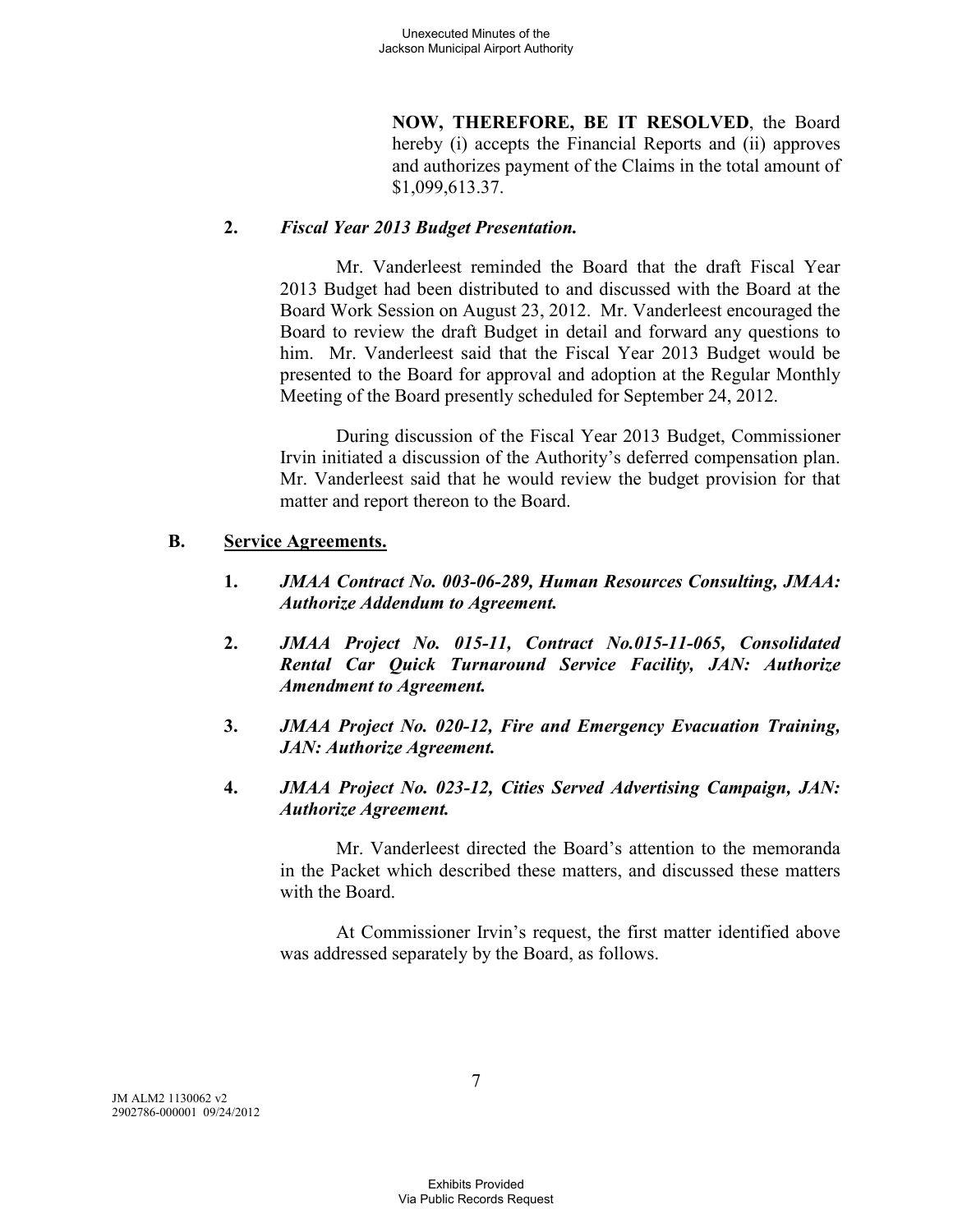After discussion, upon motion duly made by Commissioner Patton, seconded by Commissioner Stewart, and approved by the affirmative votes of Commissioners Glover, Patton and Stewart, with Commissioner Irvin voting nay, the Board adopted the following resolution.

## **RESOLUTION APPROVING AND AUTHORIZING ADDENDUM TO AGREEMENT WITH THE WHITTEN GROUP, P. A.**

**WHEREAS**, the staff of the Jackson Municipal Authority (the "Authority") has recommended that the Board of Commissioners (the "Board") of the Authority approve and authorize negotiation and execution of an addendum to the existing agreement between the Authority and The Whitten Group, P. A. ("Whitten"), whereby Whitten will provide certain professional services during Fiscal Year 2013 (the "Whitten Addendum"), with fees for such services not to exceed \$30,000, all as more particularly set out in that certain memorandum dated August 1, 2012, which describes this matter, and which was (i) included in the packet distributed to the Board prior to the August 27, 2012, Regular Monthly Meeting of the Board, and (ii) is incorporated herein by reference (the "Memorandum"); and

**WHEREAS**, the Board has reviewed the Memorandum and considered the recommendations therein by the staff of the Authority;

**NOW**, **THEREFORE, BE IT RESOLVED**, the Board hereby determines that it would be in the best interests of and in furtherance of the duties and responsibilities of the Authority to, and the Board hereby does, approve and authorize negotiation and execution of the Whitten Addendum, said Whitten Addendum to contain such terms and conditions consistent with the Memorandum as may be deemed appropriate by the Chief Executive Officer of the Authority, as evidenced by his execution thereof.

After further discussion, upon motion duly made by Commissioner Stewart, seconded by Commissioner Patton, and unanimously approved by the affirmative votes of all Commissioners present, the Board adopted the following resolution.

JM ALM2 1130062 v2 2902786-000001 09/24/2012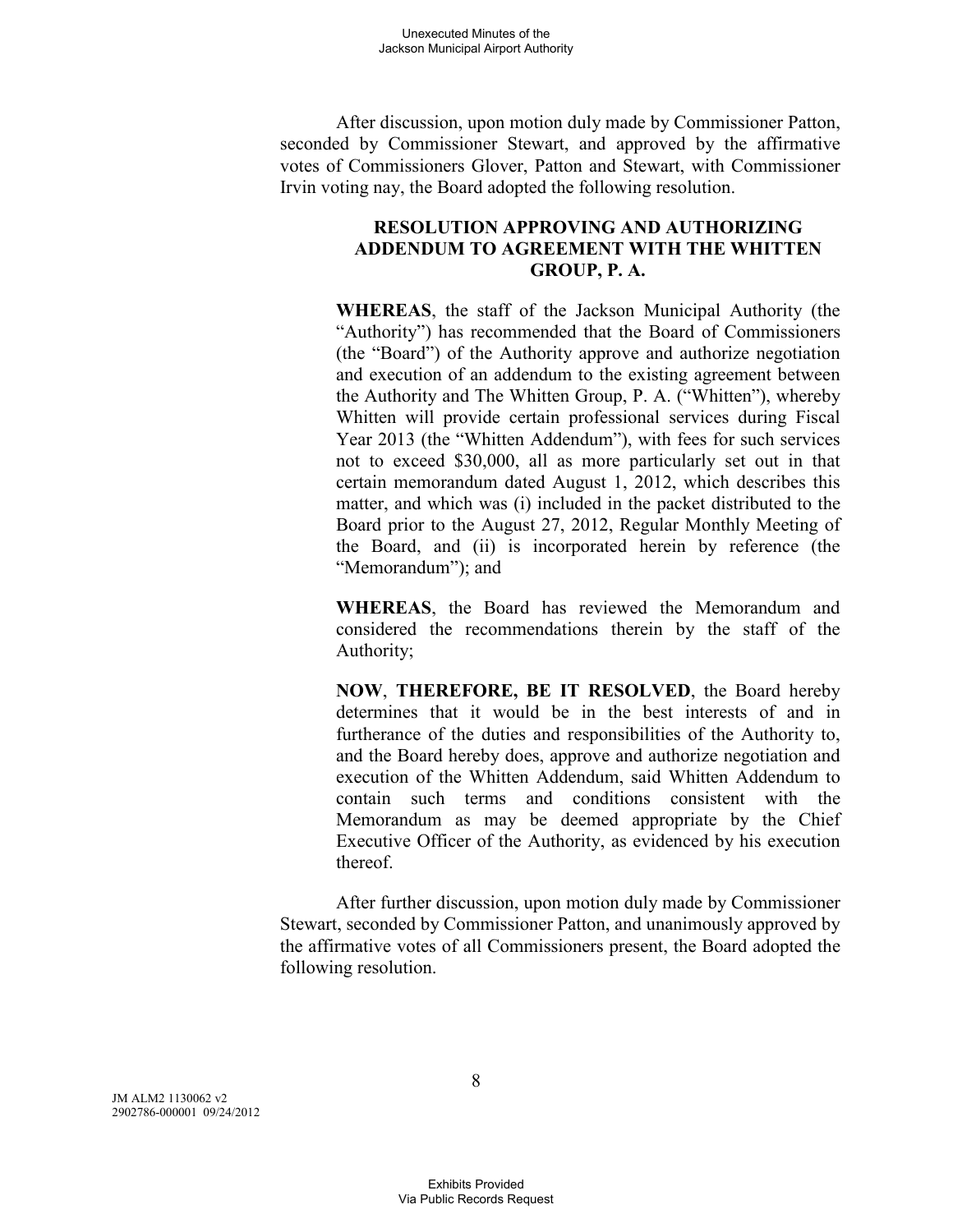# **RESOLUTION APPROVING AND AUTHORIZING CERTAIN ACTIONS WITH RESPECT TO CERTAIN SERVICE AGREEMENTS**

**WHEREAS**, the staff of the Jackson Municipal Airport Authority (the "Authority") has recommended that the Board of Commissioners of the Authority (the "Board") approve and authorize certain actions with respect to certain service agreements identified below, all as more particularly described in certain memoranda (i) included in the packet distributed to the Board prior to the August 27, 2012, Regular Monthly Meeting of the Board, and (ii) incorporated herein by reference (separately, each a "Memorandum;" collectively, the "Memoranda"); and

**WHEREAS**, the Board has reviewed the Memoranda and considered the recommendations therein by the staff of the Authority;

**NOW**, **THEREFORE, BE IT RESOLVED**, the Board hereby determines that it would be in the best interests of and in furtherance of the duties and responsibilities of the Authority to, and the Board hereby does, take the following actions:

- 1. The Board approves and authorizes (i) negotiation and execution of an amendment to the professional services agreement with Ricondo & Associates, Inc. ("Ricondo"), whereby Ricondo will provide certain additional professional services in connection with a feasibility study for JMAA Project No. 015-11, Consolidated Rental Car Quick Turnaround Facility (the "QTA Project") (the "Ricondo Amendment"); (ii) an increase in compensation to Ricondo of \$10,000 for a new maximum contract amount of \$98,710 for the QTA Project; and (iii) an increase in the project budget for a new total of \$104,710; all as more particularly described in the Memorandum dated August 13, 2012, which describes this matter, said Ricondo Amendment to contain such terms and conditions consistent with the Memorandum as may be deemed appropriate by the Chief Executive Officer of the Authority, as evidenced by his execution thereof.
- 2. The Board approves and authorizes negotiation and execution of a professional services agreement with William D. Stewart ("Stewart"), whereby Stewart will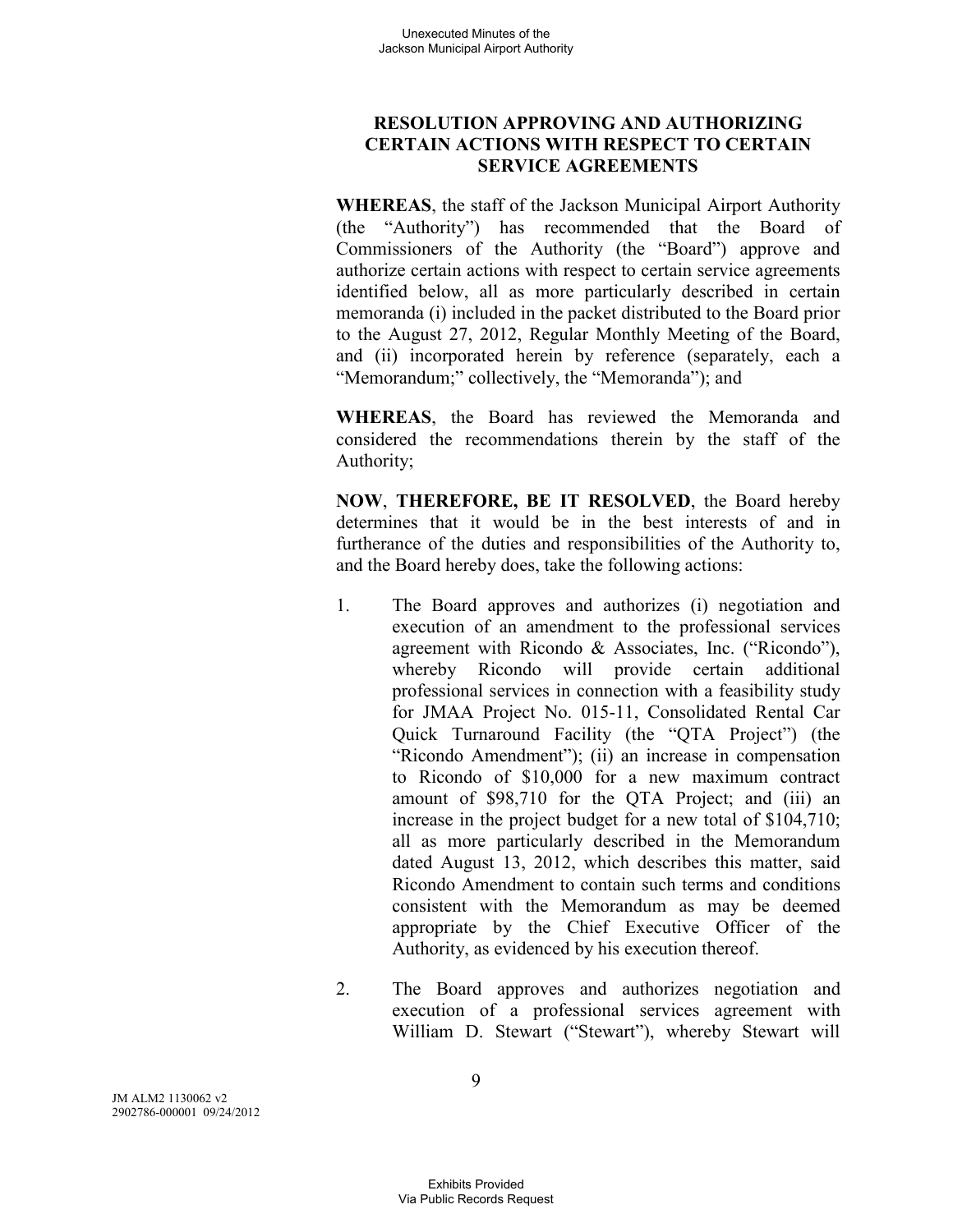provide certain professional services in connection with JMAA Project No. 020-12, Fire and Emergency Evacuation Training, with the fees for such services not to exceed \$20,000 (the "Stewart Agreement"), all as more particularly set out in the Memorandum dated July 31, 2012, which describes this matter, said Stewart Agreement to contain such terms and conditions consistent with the Memorandum as may be deemed appropriate by the Chief Executive Officer of the Authority, as evidenced by his execution thereof.

3. The Board approves and authorizes negotiation and execution of an advertising agreement with Lamar Advertising Company ("Lamar") to promote air transportation services offered at Jackson-Medgar Wiley Evers International Airport (the "Lamar Agreement"), with fees not to exceed \$40,000, said Lamar Agreement to be in such form and to contain such terms and conditions consistent with the Memorandum dated August 13, 2012, which describes this matter, as may be deemed appropriate by the Chief Executive Officer of the Authority, as evidenced by his execution thereof.

# **C. Construction Projects.**

- **1.** *JMAA Contract No. 12-038, Emergency Repair to Fifth Floor Elevator, JAN.*
- **2.** *JMAA Contract No. 12-040, Emergency Repair to Airfield Lighting Control System, HKS.*
- **3.** *JMAA Project No. 013-11, Contract No. 013-11-A-083, East Concourse Terminal Improvements – Roof Replacement Element, JAN: Approve Change Order No. 1.*
- **4.** *JMAA Project No. 013-11-C, Contract No. 013-11-064, West Security Checkpoint and Concourse Improvements, JAN: Authorize Amendment to Agreement.*
- **5.** *JMAA Project No. 009-12, East Parallel Runway 16L/34R Pavement Rehabilitation, Phase II, JAN: Award Contract.*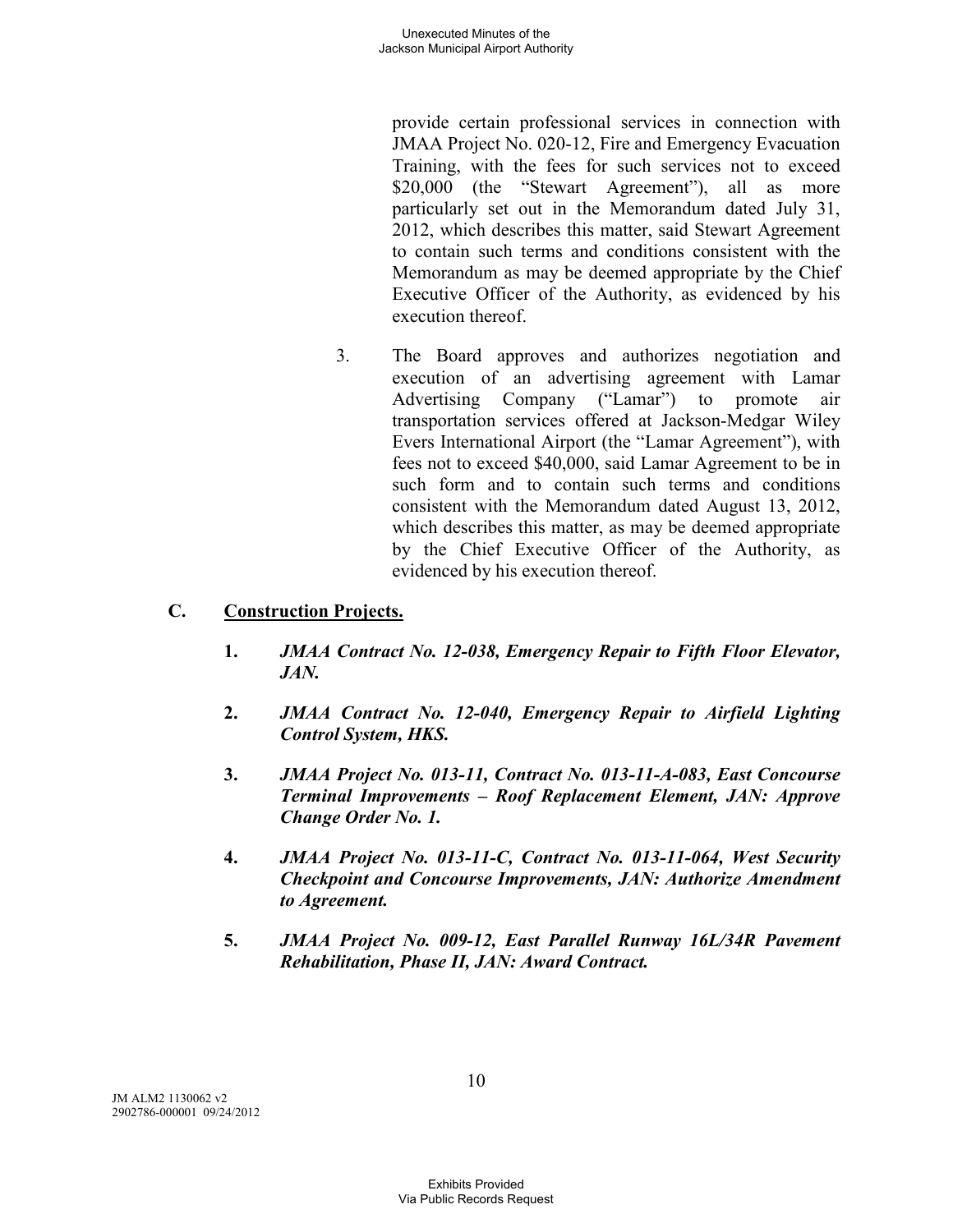**6.** *JMAA Project No. 018-12, Federal Aviation Administration Building, Airport District Office Conference and Break Room Modification, JAN: Authorize Budget Amendment.* 

### **7.** *JMAA Project No. 021-12, Reconstruction of Former Catering Space, JAN: Authorize Agreement.*

Mr. Vanderleest directed the Board's attention to the memoranda in the Packet, which described these matters, and discussed these matters with the Board.

After discussion, upon motion duly made by Commissioner Irvin, seconded by Commissioner Stewart, and unanimously approved by the affirmative votes of all Commissioners present, the Board adopted the following resolution.

### **RESOLUTION APPROVING AND AUTHORIZING CERTAIN ACTIONS WITH RESPECT TO CERTAIN CONSTRUCTION PROJECTS**

**WHEREAS**, the staff of the Jackson Municipal Airport Authority (the "Authority") has recommended that the Board of Commissioners (the "Board") of the Authority approve and authorize certain actions with respect to certain construction projects identified below, all as more particularly described in certain memoranda (i) included in the packet distributed to the Board prior to the August 27, 2012, Regular Monthly Meeting of the Board, and (ii) incorporated herein by reference (separately, each a "Memorandum;" collectively, the "Memoranda"); and

**WHEREAS**, the Board has reviewed the Memoranda and considered the recommendations therein by the staff of the Authority;

**NOW, THEREFORE, BE IT RESOLVED**, the Board hereby determines that it would be in the best interests of and in furtherance of the duties and responsibilities of the Authority to, and the Board hereby does, take the following actions:

1. The Board acknowledges receipt and review of the Memorandum dated August 6, 2012 (the "Schindler Certificate"), setting forth the circumstances and justification for certain emergency repairs made by Schindler Elevator Corporation to the public service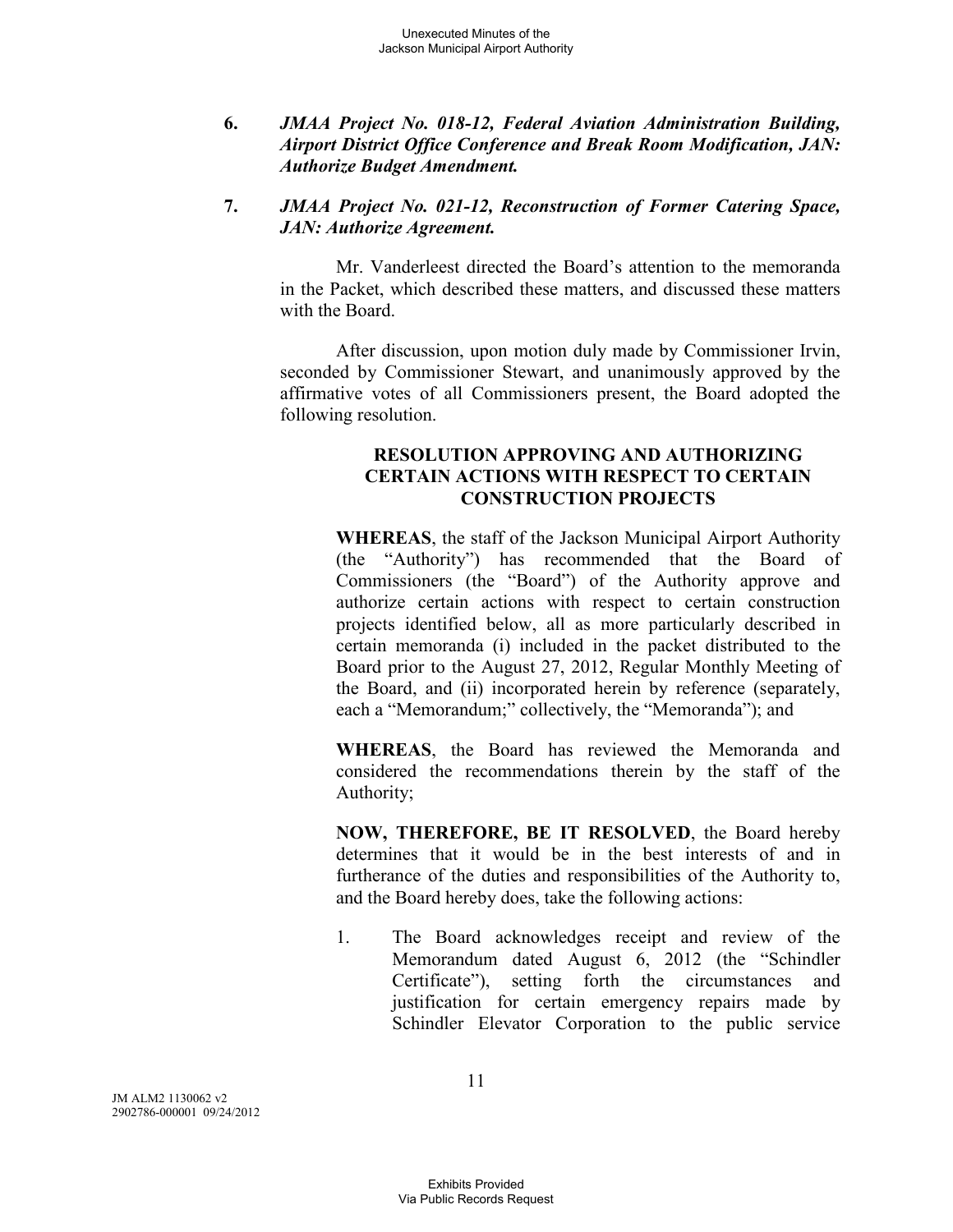elevator providing access to floors one through five at Jackson-Medgar Wiley Evers International Airport ("JAN"), all as more particularly described in the Schindler Certificate.

- 2. The Board acknowledges receipt and review of the Memorandum dated August 6, 2012 (the "Allen Certificate"), setting forth the circumstances and justification for certain emergency repairs by Allen Enterprises to the airfield lighting computer and system at Hawkins Field, all as more particularly described in the Allen Certificate.
- 3. The Board approves and authorizes execution and accomplishment of Change Order No. 1 to Contract No. 013-11-A-083 with Industrial Roofing and Construction, LLC in connection with Project No. 013-11, East Concourse Terminal Improvements – Roof Replacement Element at JAN, as more particularly described in the Memorandum dated August 8, 2012, which describes this matter.
- 4. The Board approves and authorizes (i) negotiation and execution of an amendment to the existing professional services agreement with Dale Partners Architects P.A. ("Dale Partners"), whereby Dale Partners will provide additional design and professional services in connection with the expanded scope of the West Security Checkpoint and modifications to the West Passenger Concourse at JAN (JMAA Project No. 013-11-C) (the "West Concourse Project"), the cost of said additional services not to exceed \$532,382.00 for a total contract cost of \$1,360,129.11 (the "Dale Partners Amendment"), said Dale Partners Amendment to be in such form and to contain such terms and conditions consistent with the Memorandum dated August 10, 2012, which describes this matter, as may be deemed appropriate by the Chief Executive Officer of the Authority, as evidenced by his execution thereof; and (ii) an expanded project budget to address the probable cost of construction for additional project elements for a new total project budget of \$15,077,244.11, as set forth in said Memorandum.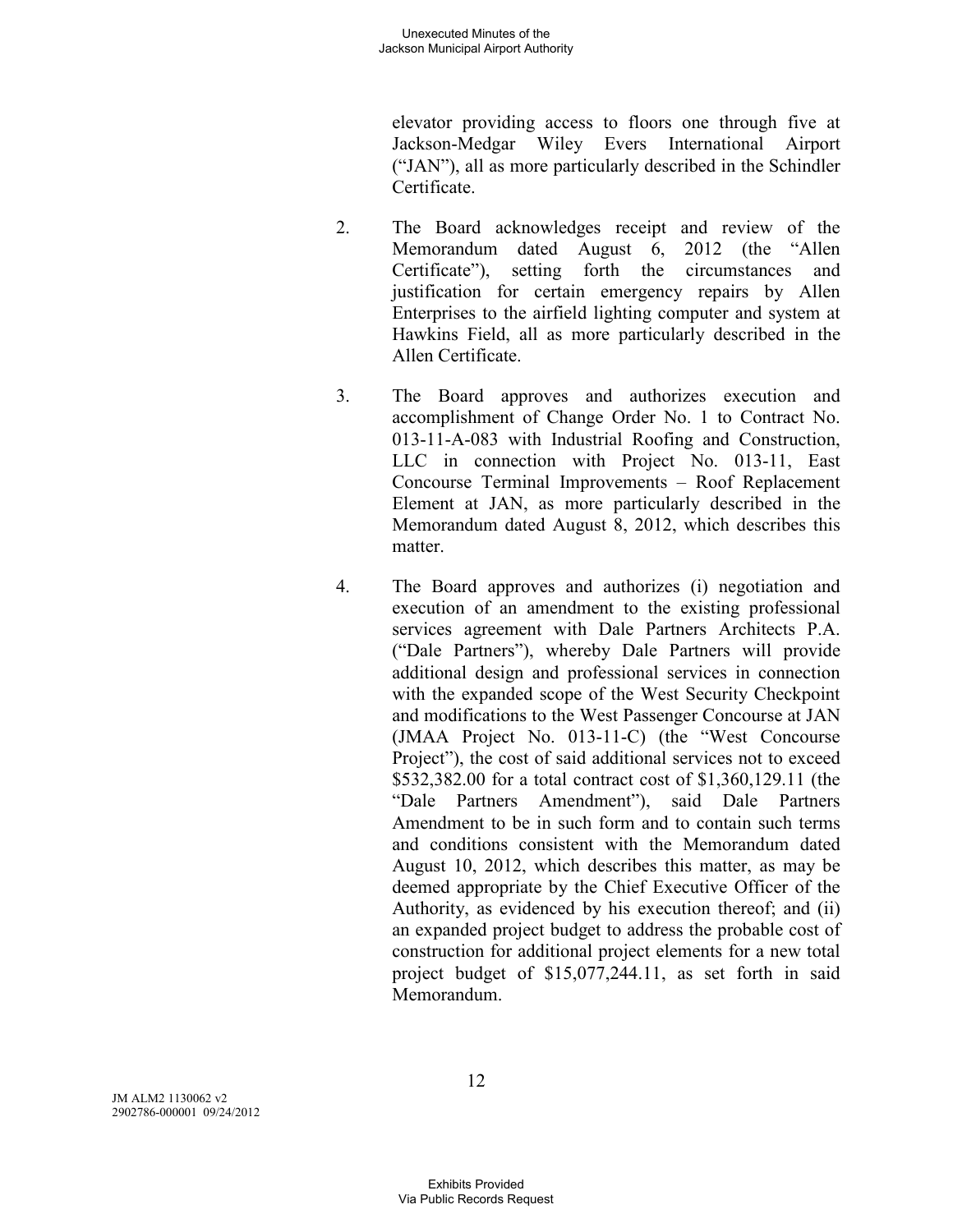- 5. The Board (i) accepts the bid by APAC-Mississippi, Inc. (" $APAC$ ") in the amount of \$9,543,635.65 as the lowest and best bid for JMAA Project No. 009-12, East Parallel Runway 16L/34R Pavement Rehabilitation, Phase 2 at JAN (the "Phase 2 East Runway Project") and awards the contract for the Phase 2 East Runway Project to APAC; and (ii) authorizes and directs the staff of the Authority to negotiate and execute an appropriate agreement with APAC to accomplish the Phase 2 East Runway Project (the "APAC Agreement"), said APAC Agreement to be in such form and to contain such terms and conditions consistent with the Phase 2 East Runway Project and the Memorandum dated August 24, 2012, which describes this matter, as may be deemed appropriate by the Chief Executive Officer of the Authority, as evidenced by his execution thereof.
- 6. The Board approves and authorizes an increase in the amount of \$45,000 to the proposed budget for JMAA Project No. 018-12, Federal Aviation Administration Building Airport District Office Conference and Break Room Modification (the "FAA ADO Project"), for a total construction budget of \$85,000, as more particularly described in the Memorandum dated August 8, 2012, which describes this matter.
- 7. The Board approves and authorizes (i) negotiation and execution of a professional services agreement with Scott C. Woods and Associates, P.A. ("SCWA"), whereby SCWA will provide design and construction review and administrative services in connection with JMAA Project No. 021-12, Reconstruction of Former Catering Space at JAN (the "Catering Kitchen Project"), with fees not to exceed \$27,035 (the "SCWA Agreement"), said SCWA Agreement to be in such form and to contain such terms and conditions consistent with the Memorandum dated August 10, 2012, which describes this matter, as may be deemed appropriate by the Chief Executive Officer of the Authority, as evidenced by his execution thereof.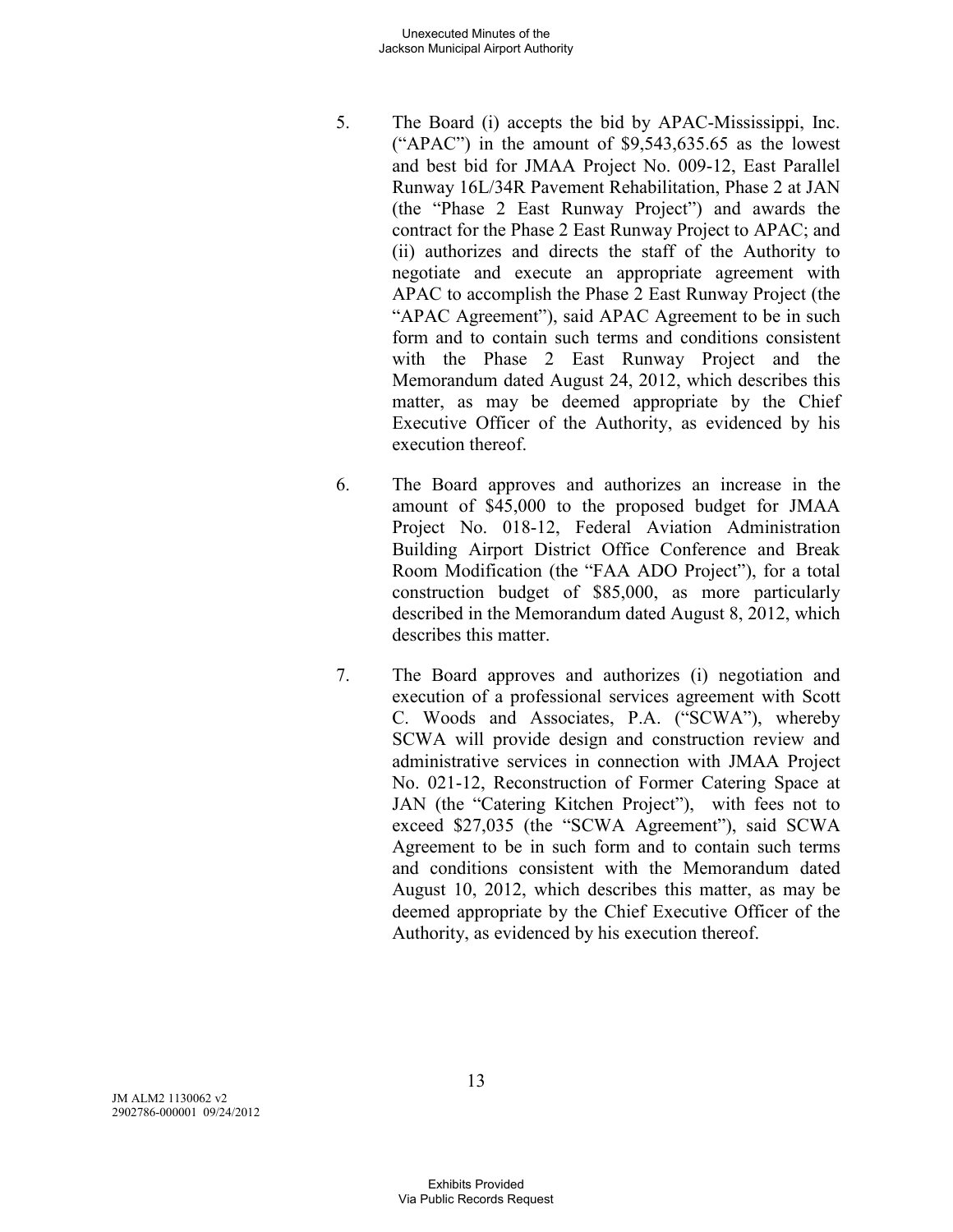## **D. Procurements.**

## **1.** *Chief Executive Officers Vehicle.*

Mr. Vanderleest directed the Board's attention to the memorandum in the Packet which described this matter, and discussed this matter with the Board.

After discussion, upon motion duly made by Commissioner Irvin, seconded by Commissioner Stewart, and unanimously approved by the affirmative votes of all Commissioners present, the Board adopted the following resolution.

## **RESOLUTION APPROVING AND AUTHORIZING PROCUREMENT OF VEHICLE FOR USE BY THE CHIEF EXECUTIVE OFFICER**

**WHEREAS**, the staff of the Jackson Municipal Airport Authority (the "Authority") has recommended that the Board of Commissioners (the "Board") of the Authority approve and authorize the purchase of a certain 2012 Ford Expedition and related accessories for use by the Chief Executive Officer (the "CEO") of the Authority (the "Vehicle"), at a total cost of \$47,738.50, as more particularly described in that certain memorandum dated August 15, 2012, (i) included in the packet distributed to the Board prior to the August 27, 2012, Regular Monthly Meeting of the Board, and (ii) incorporated herein by reference (the "Memorandum"); and

**WHEREAS**, the Board has reviewed the Memorandum and considered the recommendations therein by the staff of the Authority;

**NOW, THEREFORE, BE IT RESOLVED**, the Board hereby determines that it would be in the best interests of and in furtherance of the duties and responsibilities of the Authority to, and the Board hereby does, approve and authorize purchase of the Vehicle for the use of the CEO at a total cost of \$47,738.50.

### **E. Grants.**

There was no discussion or action regarding grants at the Meeting.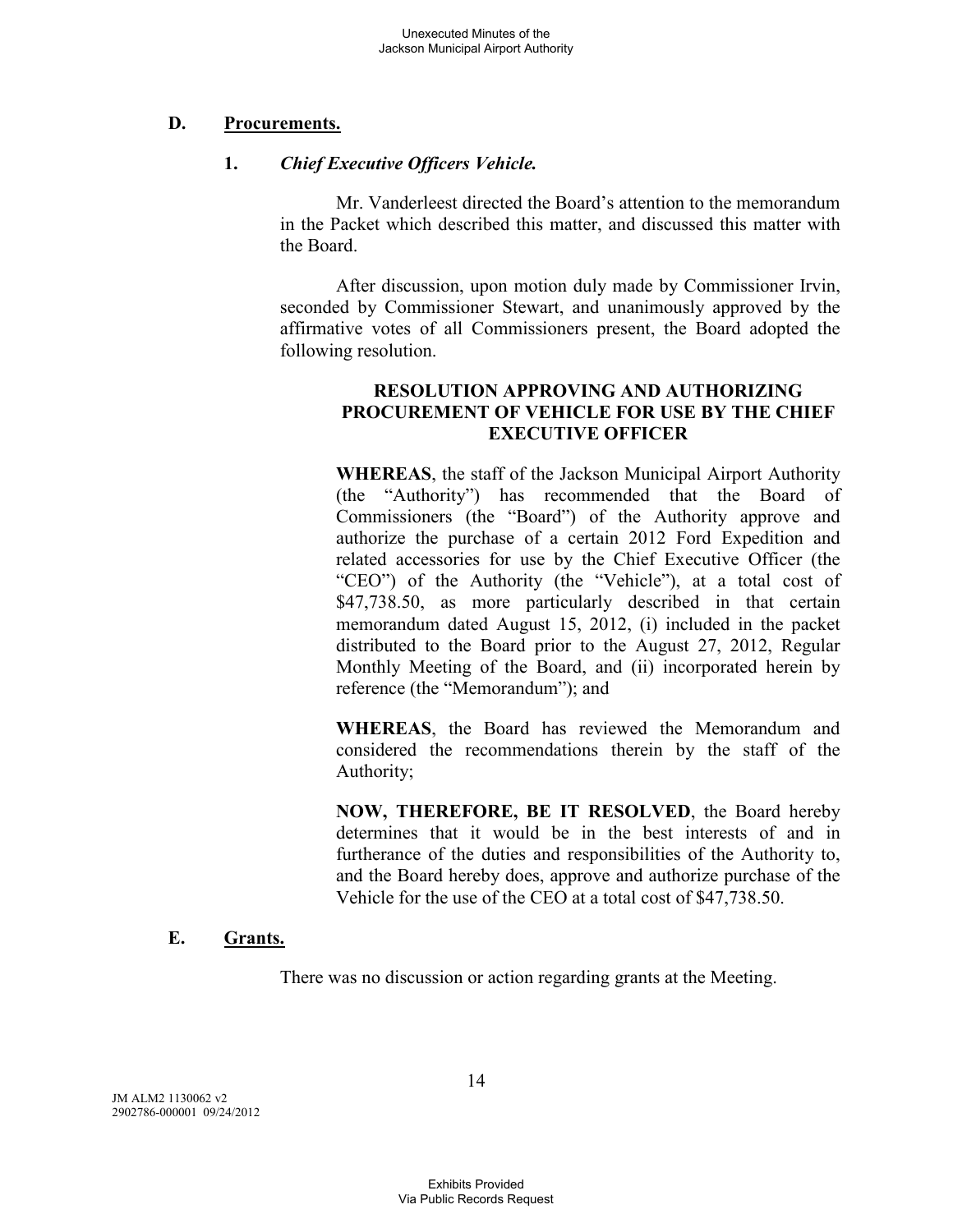## **F. Other Matters.**

# **1.** *JMAA Project No. 022-12, 50th Anniversary Celebration Events, JAN: Authorize Budget and Agreements.*

Mr. Vanderleest directed the Board's attention to the memorandum in the Packet which described this matter, and discussed this matter with the Board.

After discussion, upon motion duly made by Commissioner Patton, seconded by Commissioner Stewart, and unanimously approved by the affirmative votes of all Commissioners present, the Board adopted the following resolution.

### **RESOLUTION AUTHORIZING BUDGET AND CERTAIN CONTRACTS FOR 50TH ANNIVERSARY EVENTS AND AIR SHOW**

**WHEREAS**, the staff of the Jackson Municipal Airport Authority (the "Authority" and "JMAA") has recommended that the Board of Commissioners (the "Board") of the Authority approve and authorize (i) a budget of \$1,205,000 in connection with a series of events to celebrate the  $50<sup>th</sup>$  anniversary of the opening of Jackson-Medgar Wiley Evers International Airport (the "50<sup>th"</sup> Anniversary Events"), including without limitation a  $50<sup>th</sup>$  Anniversary Air Show to be held in conjunction with the Mississippi Air National Guard 172<sup>nd</sup> Air Lift Wing, and (ii) certain agreements in connection with the 50<sup>th</sup> Anniversary Events, as more particularly described in that certain memorandum dated August 7, 2012, (i) included in the packet distributed to the Board prior to the August 27, 2012, Regular Monthly Meeting of the Board, and (ii) incorporated herein by reference (the "Memorandum"); and

**WHEREAS**, the Board has reviewed the Memorandum and considered said recommendations by the staff of the Authority, including the necessity of granting to the Chief Executive Officer of JMAA the authority to negotiate and execute certain contracts without prior Board approval of the specific party and the terms and conditions of the contracts, subject to the aforedescribed budget and applicable legal requirements;

**NOW**, **THEREFORE, BE IT RESOLVED**, the Board hereby determines that it would be in the best interests of and in furtherance of the duties and responsibilities of the Authority to,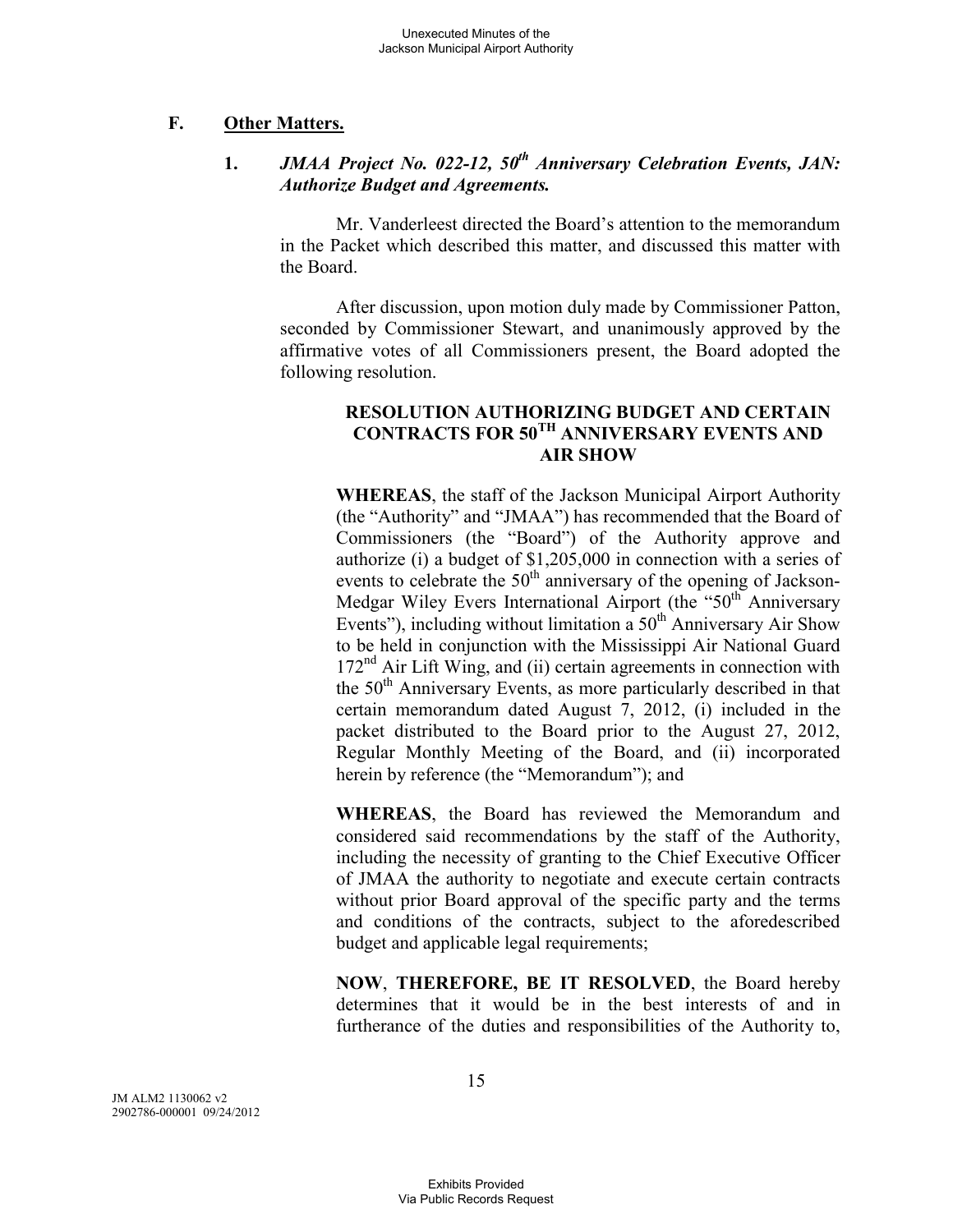and the Board hereby does, approve and authorize (i) a budget of  $$1,205,000$  for  $50<sup>th</sup>$  Anniversary Events; (ii) negotiation and execution of a contract with a local artist to be selected by the JMAA staff, with notice to the Board, to produce commemorative gifts for  $50<sup>th</sup>$  Anniversary Events; and (iii) negotiation and execution of certain contracts in connection with  $50<sup>th</sup>$  Anniversary Events with artists, performers, vendors and other providers of goods and services when in the judgment of the Chief Executive Officer of the Authority, time constraints will not allow consideration at the next Board meeting, subject to the aforedescribed budget and applicable legal requirements, the terms and conditions of such contracts to be approved by the Chief Executive Officer of the Authority as evidenced by his execution thereof; and the Board further directs said Chief Executive Officer to provide the Board with regular updates on plans for and contracts executed in connection with 50<sup>th</sup> Anniversary Events.

## **2.** *Utility Easement Connection with FAA Remote Transmitter/Receiver, JAN: Authorize Relocated Easement.*

Mr. Vanderleest directed the Board's attention to the memorandum in the Packet which described this matter, and discussed this matter with the Board.

After discussion, upon motion duly made by Commissioner Irvin, seconded by Commissioner Stewart, and unanimously approved by the affirmative votes of all Commissioners present, the Board adopted the following resolutions.

## **RESOLUTION APPROVING AND AUTHORIZING UTILITY EASEMENT WITH ENTERGY MISSISSIPPI, INC. AT JACKSON-MEDGAR WILEY EVERS INTERNATIONAL AIRPORT**

**WHEREAS**, the staff of the Jackson Municipal Airport Authority (the "Authority") has recommended that the Board of Commissioners (the "Board") of the Authority approve and authorize negotiation and execution of a certain easement agreement to grant Entergy Mississippi, Inc. ("Entergy") a new, 10-foot wide utility easement at Jackson-Medgar Wiley Evers International Airport ("JAN") in connection with renovations by the Federal Aviation Administration ("FAA") to its Remote Transmitter/Receiver radar facility at JAN (the "Easement Agreement"), all as more particularly described in that certain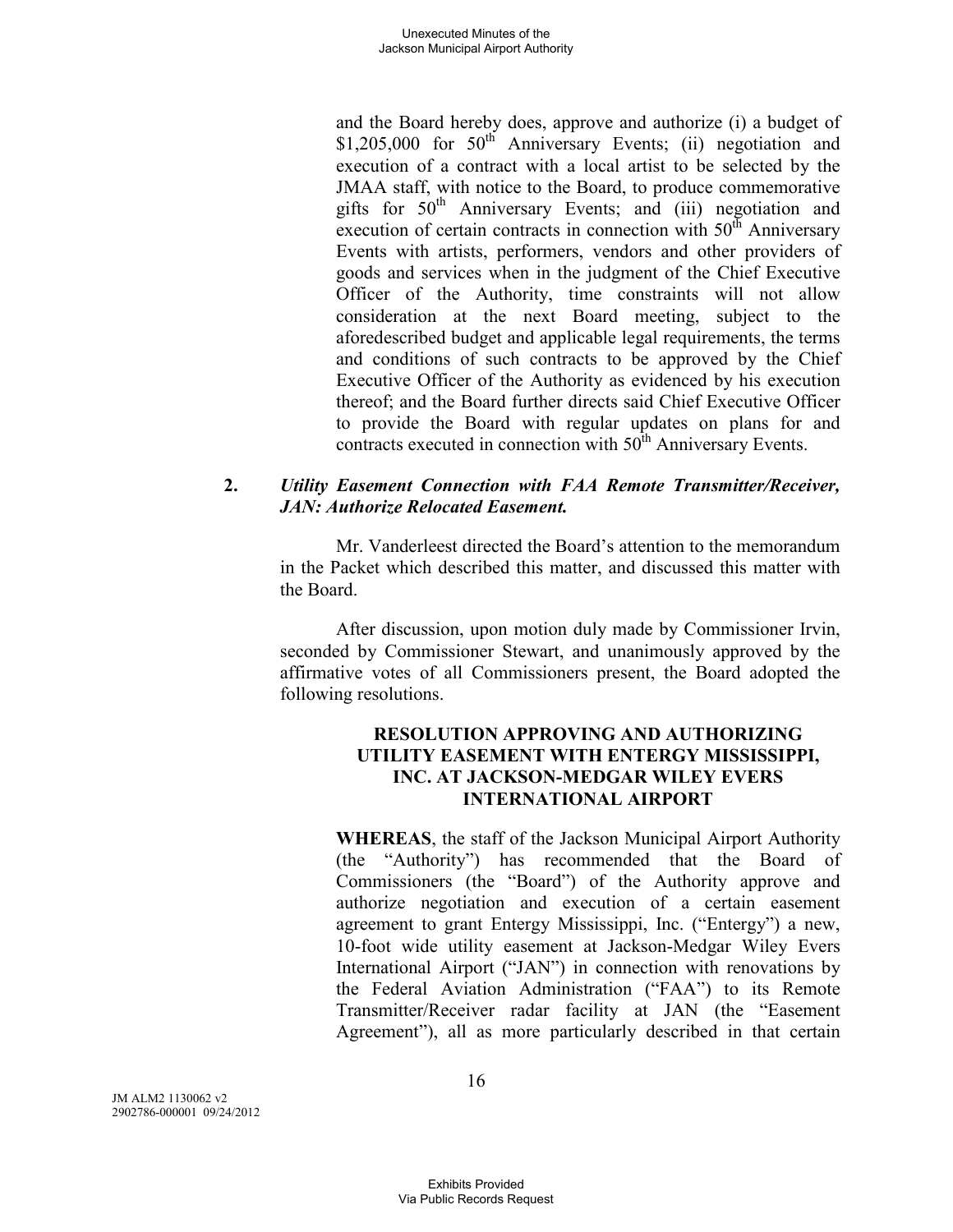memorandum dated August 1, 2012, and the attachments thereto, (i) included in the packet distributed to the Board prior to the August 27, 2012, Regular Monthly Meeting of the Board, and (ii) incorporated herein by reference (the "Memorandum"); and

**WHEREAS**, the Board has reviewed and considered the Memorandum and the recommendations therein by the staff of the Authority;

**NOW, THEREFORE, BE IT RESOLVED**, the Board hereby determines that it would be in the best interests of and in furtherance of the duties and responsibilities of the Authority to, the Board hereby does, approve and authorize negotiation and execution of the Easement Agreement with Entergy, said Easement Agreement to be in such form and to contain such terms and conditions consistent with the Memorandum, as may be deemed appropriate by the Chief Executive Officer of the Authority, as evidenced by his execution thereof.

## **3.** *Surplus Equipment and Sale: Declare Equipment Surplus and Authorize Sale.*

Mr. Vanderleest directed the Board's attention to the memorandum in the Packet which described this matter, and discussed this matter with the Board.

After discussion, upon motion duly made by Commissioner Stewart, seconded by Commissioner Patton, and unanimously approved by the affirmative votes of all Commissioners present, the Board adopted the following resolution.

## **RESOLUTION DECLARING CERTAIN EQUIPMENT AS SURPLUS AND AUTHORIZING TRANSFER TO THE CITIES OF BROOKSVILLE, DEKALB AND WEBB, MISSISSIPPI**

**WHEREAS**, the staff of the Jackson Municipal Airport Authority (the "Authority") has compiled a list of personal protective equipment and standard police duty gear items that are no longer needed by the Authority for the conduct of its business (the "Surplus Equipment"), said list of Surplus Equipment being described in that certain memorandum dated August 6, 2012, (i) included in the packet distributed to the Board prior to the August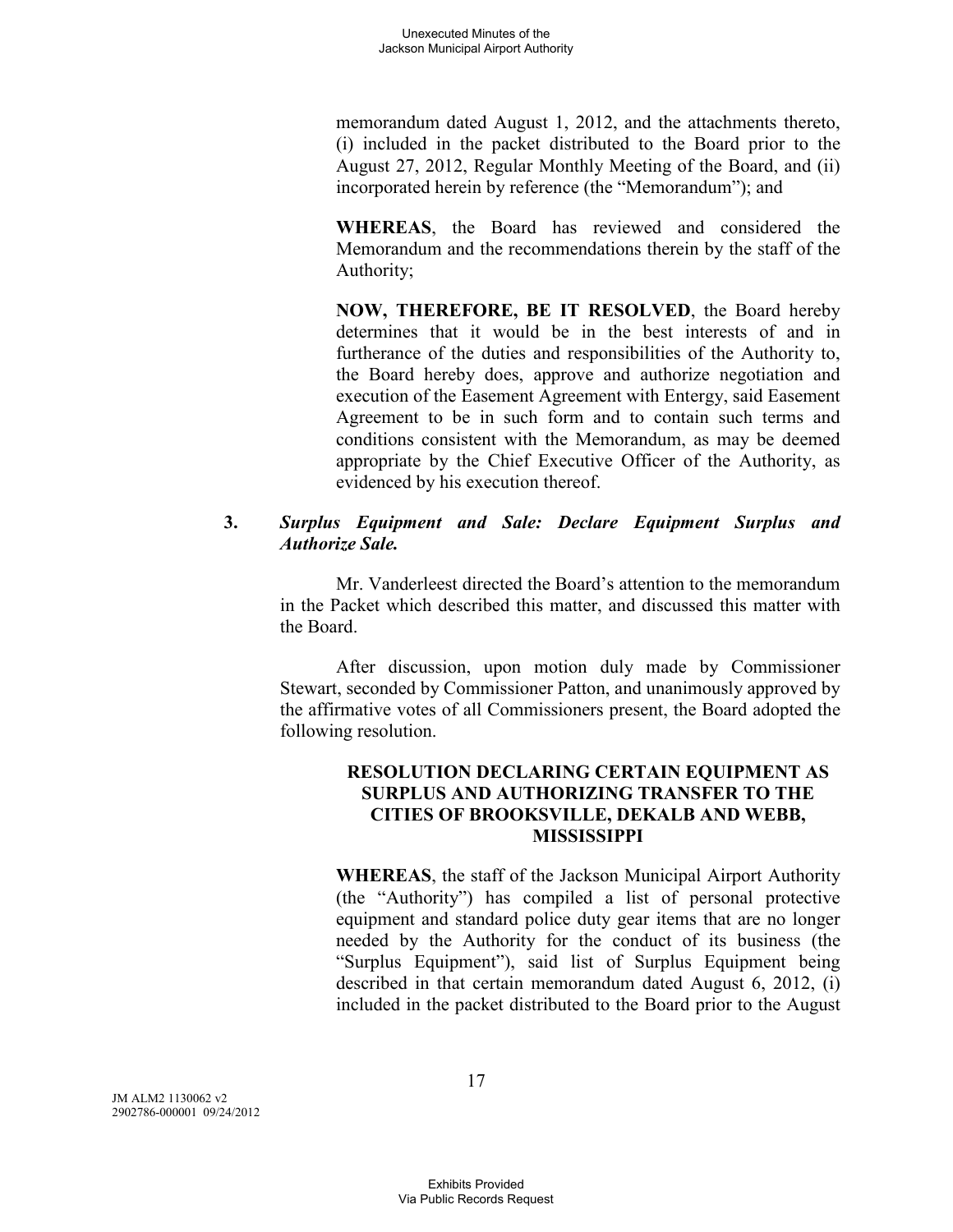27, 2012, Regular Monthly Meeting of the Board, and (ii) incorporated herein by reference (the "Memorandum"); and

**WHEREAS**, the staff of the Authority has (i) advised the Board of Commissioners (the "Board") of the Authority that the Surplus Equipment is no longer needed by the Authority for the conduct of its business and should be declared surplus and has further advised the Board that the Cities of Brooksville, DeKalb and Webb, Mississippi (the "Cities"), have expressed a need for the Surplus Equipment and a willingness to pay a nominal amount to the Authority for said Surplus Equipment, as set out in the Memorandum; and

**WHEREAS**, the Board has reviewed the Memorandum and considered said recommendation by the staff of the Authority;

**NOW, THEREFORE, BE IT RESOLVED**, the Board hereby finds and determines that (i) the Surplus Equipment is surplus and no longer needed for Authority purposes and is not to be used in the Authority's operations; (ii) the Cities have expressed a need and use for the Surplus Equipment, as set out in the Memorandum; and (iii) the sale of the Surplus Equipment to the Cities for a nominal amount will promote and foster the development and improvement of the Authority, the community in which it is located, and the Cities, and the civic, social, educational, cultural, moral, economic or industrial welfare thereof; and

**RESOLVED, FURTHER**, the Board hereby approves and authorizes the sale of the Surplus Equipment to the Cities, as identified in the Memorandum, for \$1.00 each, subject to proper documentation in accordance with applicable law.

# **4.** *Early Issues.*

The Board did not discuss or take action on Early Issues at the Meeting.

# **5.** *Board Travel.*

- a. AAAE Airports Going Green Conference.
- b.  $AAAE 27<sup>th</sup> Annual Aviation Issues Conference.$
- c. AMAC Economic Opportunity Forum.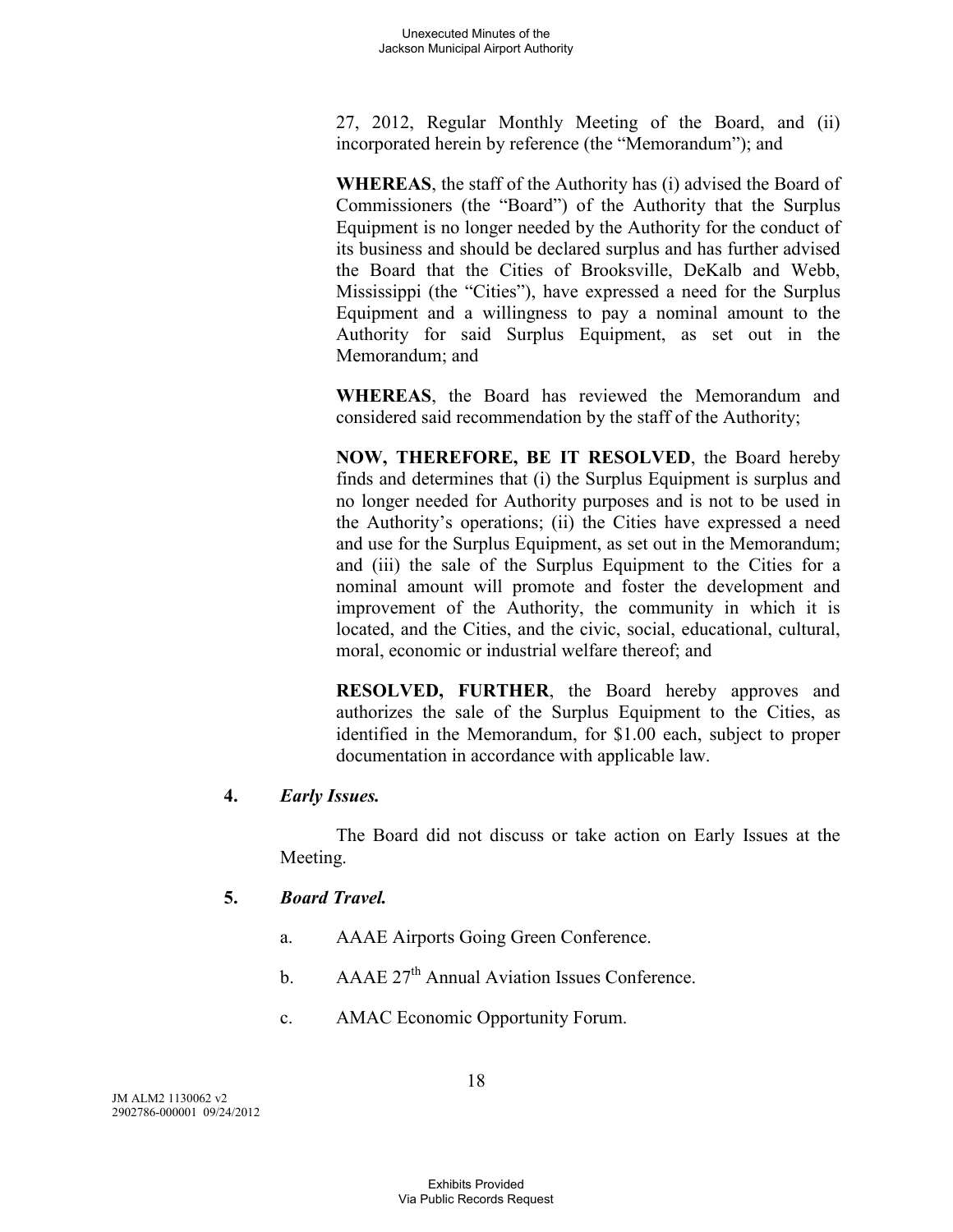Mr. Vanderleest and the Board discussed the three upcoming conferences listed above.

After discussion, upon motion duly made by Commissioner Irvin, seconded by Commissioner Patton, and unanimously approved by the affirmative votes of all Commissioners present, the Board adopted the following resolution.

## **RESOLUTION APPROVING BOARD TRAVEL TO AND PARTICIPATION IN THE AMERICAN ASSOCIATION OF AIRPORT EXECUTIVE'S (I) FIFTH ANNUAL GOING GREEN CONFERENCE ON NOVEMBER 4-7, 2012, IN CHICAGO, ILLINOIS, AND (II) 27TH ANNUAL AVIATION ISSUES CONFERENCE ON JANUARY 6-10, 2013, IN MAUI, HAWAII; AND (III) THE AIRPORT MINORITY ADVISORY COUNCIL ECONOMIC OPPORTUNITY FORUM ON DECEMBER 2-4, 2012, HOUSTON, TEXAS**

**WHEREAS**, the Board of Commissioners (the "Board") of the Jackson Municipal Airport Authority (the "Authority") has reviewed the agenda and considered the benefits which would accrue to the Authority from attendance by the Authority's Commissioners at the (i) AAAE Fifth Annual Going Green Conference in Chicago, Illinois, on November 4-7, 2012; (ii) the  $27<sup>th</sup>$  Annual AAAE Aviation Issues Conference in Maui, Hawaii, on January 6-10, 2013; and (iii) the AMAC Economic Opportunity Forum in Houston, Texas, on December 2-4, 2012 (the "Conferences");

**NOW, THEREFORE, BE IT RESOLVED**, the Board hereby determines that participation by the Authority's Commissioners in the Conferences would be extremely beneficial to the Authority, and hereby approves and authorizes travel to the Conferences by the Authority's Commissioners and reimbursement of reasonable expenses incurred by the Authority's Commissioners in connection with attendance at the Conferences, all in accordance with the Authority's Board Travel Policy.

### **VI. DISCUSSION: STRATEGIC INITIATIVES.**

There was no discussion or action regarding strategic initiatives at the Meeting.